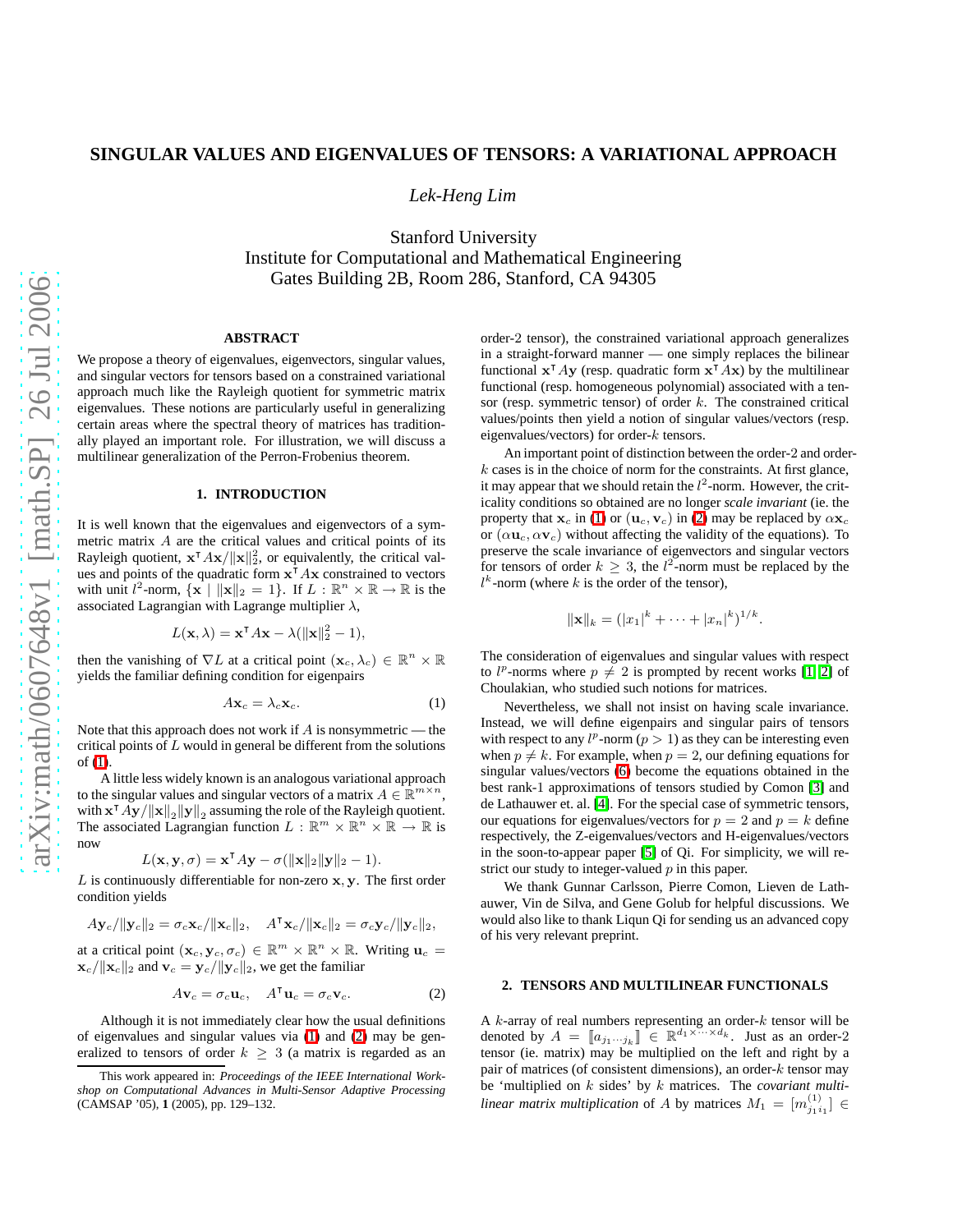$$
\mathbb{R}^{d_1 \times s_1}, \ldots, M_k = [m_{j_k i_k}^{(k)}] \in \mathbb{R}^{d_k \times s_k} \text{ is defined by }
$$

$$
A(M_1, \ldots, M_k) :=
$$
  

$$
\left[ \sum_{j_1=1}^{d_1} \cdots \sum_{j_k=1}^{d_k} a_{j_1 \cdots j_k} m_{j_1 i_1}^{(1)} \cdots m_{j_k i_k}^{(k)} \right] \in \mathbb{R}^{s_1 \times \cdots \times s_k}.
$$

This operation arises from the way a multilinear functional transforms under compositions with linear maps. In particular, the multilinear functional associated with a tensor  $A \in \mathbb{R}^{d_1 \times \cdots \times d_k}$  and its gradient may be succinctly expressed via covariant multilinear multiplication:

$$
A(\mathbf{x}_1, ..., \mathbf{x}_k) = \sum_{j_1=1}^{d_1} \cdots \sum_{j_k=1}^{d_k} a_{j_1 \cdots j_k} x_{j_1}^{(1)} \cdots x_{j_k}^{(k)}, \quad (3)
$$

$$
\nabla_{\mathbf{x}_i} A(\mathbf{x}_1, ..., \mathbf{x}_k) = A(\mathbf{x}_1, ..., \mathbf{x}_{i-1}, I_{d_i}, \mathbf{x}_{i+1}, ..., \mathbf{x}_k).
$$

Note that we have slightly abused notations by using  $A$  to denote both the tensor and its associated multilinear functional.

An order-k tensor  $[a_{j_1\cdots j_k}] \in \mathbb{R}^{n \times \cdots \times n}$  is called *symmetric* if  $a_{j_{\sigma(1)}\cdots j_{\sigma(k)}} = a_{j_1\cdots j_k}$  for any permutation  $\sigma \in \mathfrak{S}_k$ . The homogeneous polynomial associated with a symmetric tensor  $A =$  $\llbracket a_{j_1\cdots j_k} \rrbracket$  and its gradient can again be conveniently expressed as

$$
A(\mathbf{x},...,\mathbf{x}) = \sum_{j_1=1}^n \cdots \sum_{j_k=1}^n a_{j_1...j_k} x_{j_1} \cdots x_{j_k}, \quad (4)
$$

$$
\nabla A(\mathbf{x},...,\mathbf{x}) = k A(I_n, \mathbf{x},...,\mathbf{x}).
$$

Observe that for a symmetric tensor A,

$$
A(I_n, \mathbf{x}, \mathbf{x}, \dots, \mathbf{x}) = A(\mathbf{x}, I_n, \mathbf{x}, \dots, \mathbf{x}) = \dots = A(\mathbf{x}, \mathbf{x}, \dots, \mathbf{x}, I_n). \quad (5)
$$

The preceding discussion is entirely algebraic but we will now introduce norms on the respective spaces. Let  $\lVert \cdot \rVert_{\alpha_i}$  be a norm on  $\mathbb{R}^{d_i}$ ,  $i = 1, ..., k$ . Then the *norm* (cf. [\[6\]](#page-3-5)) of the multilinear functional  $A:\mathbb{R}^{d_1}\times\cdots\times\mathbb{R}^{d_k}\to\mathbb{R}$  induced by  $\lVert\cdot\rVert_{\alpha_1},\ldots,\lVert\cdot\rVert_{\alpha_k}$ is defined as

$$
||A||_{\alpha_1,...,\alpha_k} := \sup \frac{|A(\mathbf{x}_1,...,\mathbf{x}_k)|}{\|\mathbf{x}_1\|_{\alpha_1}\cdots\|\mathbf{x}_k\|_{\alpha_k}}
$$

where the supremum is taken over all non-zero  $x_i \in \mathbb{R}^{d_i}$ ,  $i =$  $1, \ldots, k$ . We will be interested in the case where the  $\lVert \cdot \rVert_{\alpha_i}$ 's are  $l^p$ norms. Recall that for  $1 \le p \le \infty$ , the l<sup>p</sup>-norm is a continuously differentiable function on  $\mathbb{R}^n \setminus \{\mathbf{0}\}$ . For  $\mathbf{x} = [x_1, \dots, x_n]^\intercal \in \mathbb{R}^n$ , we will write

$$
\mathbf{x}^p:=[x_1^p,\ldots,x_n^p]^\intercal
$$

(ie. taking pth power coordinatewise) and

$$
\varphi_p(\mathbf{x}) := [\text{sgn}(x_1)x_1^p, \dots, \text{sgn}(x_n)x_n^p]^\mathsf{T}
$$

where

$$
sgn(x) = \begin{cases} +1 & \text{if } x > 0, \\ 0 & \text{if } x = 0, \\ -1 & \text{if } x < 0. \end{cases}
$$

Observe that if p is even, then  $\varphi_p(\mathbf{x}) = \mathbf{x}^p$ . The gradient of the  $l^p$ -norm is given by

$$
\nabla \|\mathbf{x}\|_p = \frac{\varphi_{p-1}(\mathbf{x})}{\|\mathbf{x}\|_p^{p-1}}
$$

or simply  $\nabla ||\mathbf{x}||_p = \mathbf{x}^{p-1}/||\mathbf{x}||_p^{p-1}$  when p is even.

#### **3. SINGULAR VALUES AND SINGULAR VECTORS**

Let  $A \in \mathbb{R}^{d_1 \times \cdots \times d_k}$ . Then A defines a multilinear functional  $A: \mathbb{R}^{d_1} \times \cdots \times \mathbb{R}^{d_k} \to \mathbb{R}$  via [\(3\)](#page-1-1). Let us equip  $\mathbb{R}^{d_i}$  with the  $l^{p_i}$ norm,  $\lVert \cdot \rVert_{p_i}$ ,  $i = 1, \ldots, k$ . We will define the singular values and singular vectors of A as the critical values and critical points of  $A(\mathbf{x}_1,\ldots,\mathbf{x}_k)/\|\mathbf{x}_1\|_{p_1}\cdots\|\mathbf{x}_k\|_{p_k}$ , suitably normalized. Taking a constrained variational approach, we let  $L : \mathbb{R}^{d_1} \times \cdots \times \mathbb{R}^{d_k} \times$  $\mathbb{R} \to \mathbb{R}$  be

$$
L(\mathbf{x}_1,\ldots,\mathbf{x}_k,\sigma) := A(\mathbf{x}_1,\ldots,\mathbf{x}_k) - \sigma(\|\mathbf{x}_1\|_{p_1}\cdots\|\mathbf{x}_k\|_{p_k} - 1).
$$

<span id="page-1-1"></span>L is continuously differentiable when  $x_i \neq 0$ ,  $i = 1, \ldots, k$ . The vanishing of the gradient,

$$
\nabla L = (\nabla_{\mathbf{x}_1} L, \dots, \nabla_{\mathbf{x}_k} L, \nabla_{\sigma} L) = (\mathbf{0}, \dots, \mathbf{0}, 0)
$$

<span id="page-1-2"></span><span id="page-1-0"></span>gives

$$
A(I_{d_1}, \mathbf{x}_2, \mathbf{x}_3, \dots, \mathbf{x}_k) = \sigma \varphi_{p_1 - 1}(\mathbf{x}_1),
$$
  
\n
$$
A(\mathbf{x}_1, I_{d_2}, \mathbf{x}_3, \dots, \mathbf{x}_k) = \sigma \varphi_{p_2 - 1}(\mathbf{x}_2),
$$
  
\n
$$
\vdots
$$
\n(6)

 $A(\mathbf{x}_1,\mathbf{x}_2,\ldots,\mathbf{x}_{k-1},I_{d_k})=\sigma\varphi_{p_k-1}(\mathbf{x}_k),$ 

at a critical point  $(x_1, \ldots, x_k, \sigma)$ . As in the derivation of [\(2\)](#page-0-1), one gets also the unit norm condition

$$
\|\mathbf{x}_1\|_{p_1}=\cdots=\|\mathbf{x}_k\|_{p_k}=1.
$$

<span id="page-1-3"></span>The unit vector  $x_i$  and  $\sigma$  in [\(6\)](#page-1-0), will be called the *mode-i singular vector*,  $i = 1, \ldots, k$ , and *singular value* of A respectively. Note that the mode- $i$  singular vectors are simply the order- $k$  equivalent of left- and right-singular vectors for order 2 (a matrix has two 'sides' or modes while an order- $k$  tensor has  $k$ ).

We will use the name  $l^{p_1,...,p_k}$ -singular values/vectors if we wish to emphasize the dependence of these notions on  $\lVert \cdot \rVert_p$ ,  $i =$  $1, \ldots, k$ . If  $p_1 = \cdots = p_k = p$ , then we will use the shorter name  $l^p$ -singular values/vectors. Two particular choices of  $p$  will be of interest to us:  $p = 2$  and  $p = k$  — both of which reduce to the matrix case when  $k = 2$  (not so for other choices of p). The former yields

$$
A(\mathbf{x}_1,\ldots,\mathbf{x}_i,I_{d_i},\mathbf{x}_{i+1},\ldots,\mathbf{x}_k)=\sigma\mathbf{x}_i, \quad i=1,\ldots,k,
$$

while the latter yields a homogeneous system of equations that is invariant under scaling of  $(x_1, \ldots, x_k)$ . In fact, when k is even, the  $l^p$ -singular values/vectors are solutions to

$$
A(\mathbf{x}_1,\ldots,\mathbf{x}_i,I_{d_i},\mathbf{x}_{i+1},\ldots,\mathbf{x}_k)=\sigma\mathbf{x}_i^{k-1},\quad i=1,\ldots,k.
$$

The following results are easy to show. The first proposition follows from the definition of norm and the observation that a maximizer in an open set must be critical. The second proposition follows from the definition of hyperdeterminant [\[7\]](#page-3-6); the conditions on  $d_i$  are necessary and sufficient for the existence of  $\Delta$ .

**Proposition 1.** The largest  $l^{p_1,...,p_k}$ -singular value is equal to the *norm of the multilinear functional associated with* A *induced by the norms*  $\lVert \cdot \rVert_{p_1}, \ldots, \lVert \cdot \rVert_{p_k},$  *ie.* 

$$
\sigma_{\max}(A) = ||A||_{p_1,\ldots,p_k}.
$$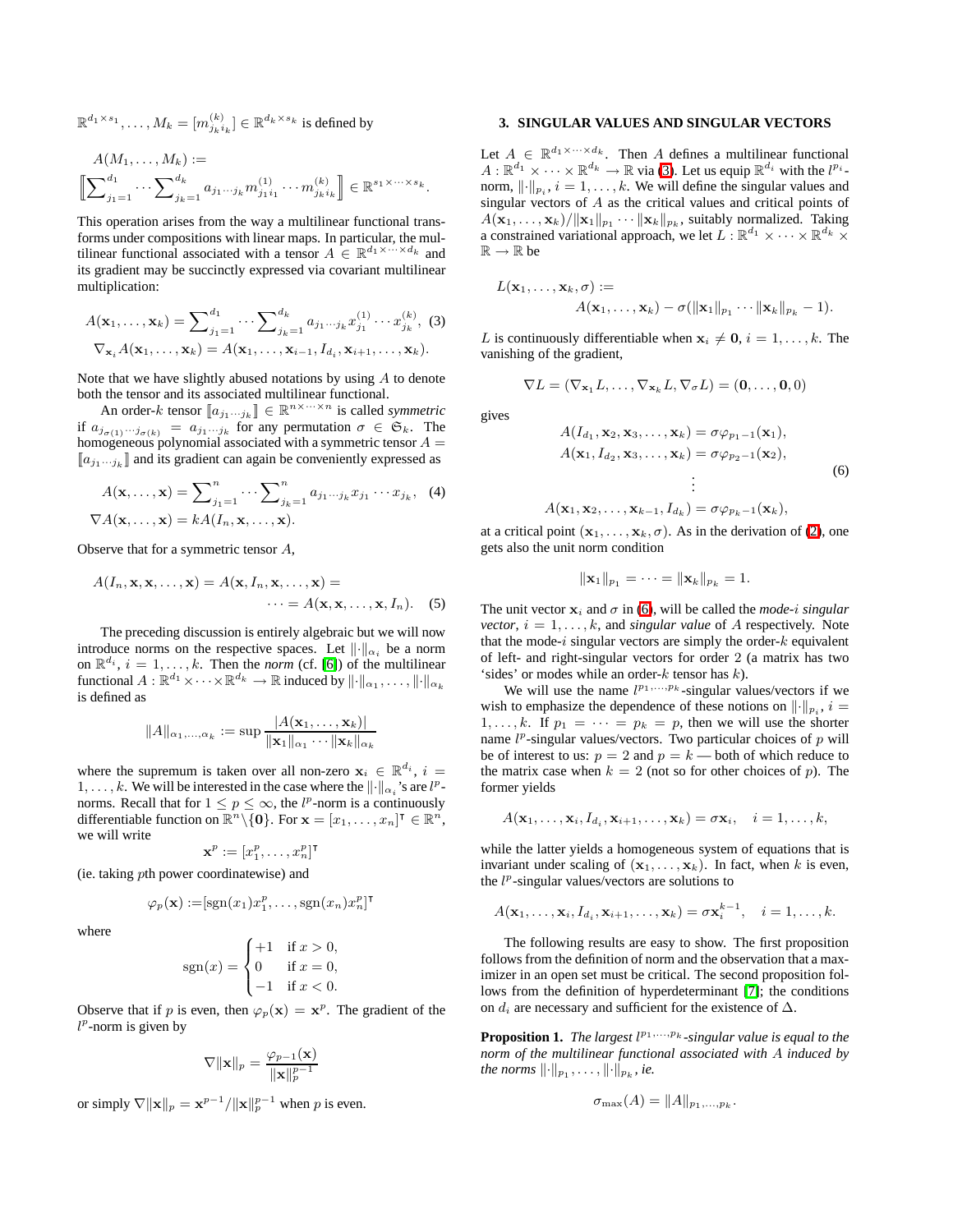**Proposition 2.** Let  $d_1, \ldots, d_k$  be such that

$$
d_i-1 \leq \sum\nolimits_{j \neq i} (d_j-1) \quad \text{for all } i = 1, \ldots, k,
$$

and  $\Delta$  *denote the hyperdeterminant in*  $\mathbb{R}^{d_1 \times \cdots \times d_k}$ *. Then* 0 *is an*  $l^2$ -singular value of  $A \in \mathbb{R}^{d_1 \times \cdots \times d_k}$  if and only if

$$
\Delta(A) = 0.
$$

# **4. EIGENVALUES AND EIGENVECTORS OF SYMMETRIC TENSORS**

Let  $A \in \mathbb{R}^{n \times \cdots \times n}$  be an order-*k symmetric* tensor. Then A defines a degree-k homogeneous polynomial function  $A: \mathbb{R}^n \to \mathbb{R}$  via [\(4\)](#page-1-2). With a choice of  $l^p$ -norm on  $\mathbb{R}^n$ , we may consider the multilinear Rayleigh quotient  $A(\mathbf{x},...,\mathbf{x})/||\mathbf{x}||_p^k$ . The Lagrangian  $L: \mathbb{R}^n \times \mathbb{R} \to \mathbb{R}$ ,

$$
L(\mathbf{x},\lambda) := A(\mathbf{x},\ldots,\mathbf{x}) - \lambda(||\mathbf{x}||_p^k - 1),
$$

is continuously differentiable when  $x \neq 0$  and

$$
\nabla L=(\nabla_{\mathbf{x}} L,\nabla_{\lambda} L)=(\mathbf{0},0)
$$

<span id="page-2-0"></span>gives

$$
A(I_n, \mathbf{x}, \dots, \mathbf{x}) = \lambda \varphi_{p-1}(\mathbf{x}) \tag{7}
$$

at a critical point  $(\mathbf{x}, \lambda)$  where  $\|\mathbf{x}\|_p = 1$ . The unit vector x and scalar  $\lambda$  will be called an  $l^p$ -eigenvector and  $l^p$ -eigenvalue of A respectively. Note that the LHS in [\(7\)](#page-2-0) satisfies the symmetry in [\(5\)](#page-1-3).

As in the case of singular values/vectors, the instances where  $p = 2$  and  $p = k$  are of particular interest. The  $l^2$ -eigenpairs are characterized by

$$
A(I_n, \mathbf{x}, \dots, \mathbf{x}) = \lambda \mathbf{x}
$$

<span id="page-2-1"></span>where  $\|\mathbf{x}\|_2 = 1$ . When the order k is even, the  $l^k$ -eigenpairs are characterized by

$$
A(I_n, \mathbf{x}, \dots, \mathbf{x}) = \lambda \mathbf{x}^{k-1}
$$
 (8)

and in this case the unit-norm constraint is superfluous since [\(8\)](#page-2-1) is a homogeneous system and x may be scaled by any non-zero scalar  $\alpha$ .

We shall refer the reader to [\[5\]](#page-3-4) for some interesting results on  $l^2$ -eigenvalues and  $l^k$ -eigenvalues for symmetric tensors — many of which mirrors familiar properties of matrix eigenvalues.

### **5. EIGENVALUES AND EIGENVECTORS OF NONSYMMETRIC TENSORS**

<span id="page-2-2"></span>We know that one cannot use the variational approach to characterize eigenvalues/vectors of *nonsymmetric* matrices. So for an *nonsymmetric* tensor  $A \in \mathbb{R}^{n \times \cdots \times n}$ , we will instead *define* eigenvalues/vectors by [\(7\)](#page-2-0) — an approach that is consistent with the matrix case. As  $(5)$  no longer holds, we now have k different forms of [\(7\)](#page-2-0):

$$
A(I_n, \mathbf{x}_1, \mathbf{x}_1, \dots, \mathbf{x}_1) = \mu_1 \varphi_{p-1}(\mathbf{x}_1),
$$
  
\n
$$
A(\mathbf{x}_1, I_n, \mathbf{x}_2, \dots, \mathbf{x}_2) = \mu_2 \varphi_{p-1}(\mathbf{x}_2),
$$
  
\n
$$
\vdots
$$
  
\n
$$
A(\mathbf{x}_1, \mathbf{y}_1, \dots, \mathbf{y}_n, I_n) = \mu_1 \varphi_{p-1}(\mathbf{x}_1).
$$
 (9)

$$
A(\mathbf{x}_k,\mathbf{x}_k,\ldots,\mathbf{x}_k,I_n)=\mu_k\varphi_{p-1}(\mathbf{x}_k).
$$

We will call the unit vector  $x_i$  a mode-i *eigenvector* of A corresponding to the mode-i *eigenvalue*  $\mu_i$ ,  $i = 1, \ldots, k$ . Note that these are nothing more than the order- $k$  equivalent of left and right eigenvectors.

#### **6. APPLICATIONS**

Several distinct generalizations of singular values/vectors and eigenvalues/vectors from matrices to higher-order tensors have been proposed in [\[3,](#page-3-2) [8,](#page-3-7) [4,](#page-3-3) [9,](#page-3-8) [5\]](#page-3-4). As one can expect, there is no one single generalization that preserves all properties of matrix singular values/vectors or matrix eigenvalues/vectors. In the lack of a canonical generalization, the validity of a multilinear generalization of a bilinear concept is often measured by the extent to which it may be applied to obtain interesting or useful results.

The proposed notions of  $l^2$ - and  $l^k$ -singular/eigenvalues arise naturally in the context of several different applications. We have mentioned the relation between the  $l^2$ -singular values/vectors and the best rank-1 approximation of a tensor under the Frobenius norm obtained in [\[3,](#page-3-2) [4\]](#page-3-3). Another example is the appearance of  $l^2$ eigenvalues/vectors of symmetric tensors in the approximate solutions of constraint satisfaction problems [\[10,](#page-3-9) [11\]](#page-3-10). A third example is the use of  $l^k$ -eigenvalues for order-k symmetric tensors (k even) for characterizing the positive definiteness of homogeneous polynomial forms — a problem that is important in automatic control and array signal processing (see [\[5,](#page-3-4) [12\]](#page-3-11) and the references cited therein).

Here we will give an application of  $l^k$ -eigenvalues and eigenvectors of a *nonsymmetric* tensor of order k. We will show that a multilinear generalization of the Perron-Frobenius theorem [\[13\]](#page-3-12) may be deduced from the notion of  $l^k$ -eigenvalues/vectors as defined by  $(9)$ .

Let  $A = [a_{j_1 \cdots j_k}] \in \mathbb{R}^{n \times \cdots \times n}$ . We write  $A > 0$  if all  $a_{j_1\cdots j_k} > 0$  (likewise for  $A \ge 0$ ). We write  $A > B$  if  $A - B > 0$ (likewise for  $A \geq B$ ).

An order-k tensor A is *reducible* if there exists a permutation  $\sigma \in \mathfrak{S}_n$  such that the permuted tensor

$$
[\![b_{i_1\cdots i_k}]\!] = [\![a_{\sigma(j_1)\cdots \sigma(j_k)}]\!] \in \mathbb{R}^{n \times \cdots \times n}
$$

has the property that for some  $m \in \{1, \ldots, n-1\}, b_{i_1 \cdots i_k} = 0$ for all  $i_1 \in \{1, ..., n-m\}$  and all  $i_2, ..., i_k \in \{1, ..., m\}$ .

If we allow a few analogous matrix terminologies, then  $A$  is reducible if there exists a permutation matrix  $P$  so that

$$
B = A(P, \dots, P) \in \mathbb{R}^{n \times \dots \times n}
$$

can be partitioned into  $2^n$  subblocks and regarded as a  $2 \times \cdots \times 2^n$ block-tensor with 'square diagonal blocks'  $B_{00\cdots0} \in \mathbb{R}^{m \times \cdots \times m}$ ,  $B_{11\cdots1} \in \mathbb{R}^{(n-m)\times\cdots\times(n-m)}$ , and a zero 'corner block'  $B_{10\cdots0} \in$  $\mathbb{R}^{(n-m)\times m\times \cdots \times m}$  which we may assume without loss of generality to be in the  $(1, 0, \ldots, 0)$ -'corner'.

We say that A is *irreducible* if it is not reducible. In particular, if  $A > 0$ , then it is irreducible.

**Theorem 1.** Let  $A = [a_{j_1...j_k}] \in \mathbb{R}^{n \times \cdots \times n}$  be irreducible and  $A \geq 0$ . Then A has a positive real l<sup>k</sup>-eigenvalue with an l<sup>k</sup>*eigenvector* x<sup>∗</sup> *that may be chosen to have all entries non-negative. In fact,* x<sup>∗</sup> *is unique and has all entries positive.*

*Proof.* Let  $\mathbb{S}^n_+ := \{ \mathbf{x} \in \mathbb{R}^n \mid \mathbf{x} \geq 0, ||\mathbf{x}||_k = 1 \}.$  For any  $\mathbf{x} \in \mathbb{S}_{+}^{n}$ , we define

$$
\mu(\mathbf{x}) := \inf \{ \mu \in \mathbb{R}_+ \mid A(I, \mathbf{x}, \dots, \mathbf{x}) \leq \mu \mathbf{x}^{k-1} \}.
$$

Note that for  $\mathbf{x} \geq 0$ ,  $\varphi_{k-1}(\mathbf{x}) = \mathbf{x}^{k-1}$ . Since  $\mathbb{S}^n_+$  is compact, there exists some  $\mathbf{x}_* \in \mathbb{S}_+^n$  such that

$$
\mu(\mathbf{x}_{*}) = \inf \{ \mu(\mathbf{x}) \mid \mathbf{x} \in \mathbb{S}_{k}^{n} \} =: \mu_{*}.
$$